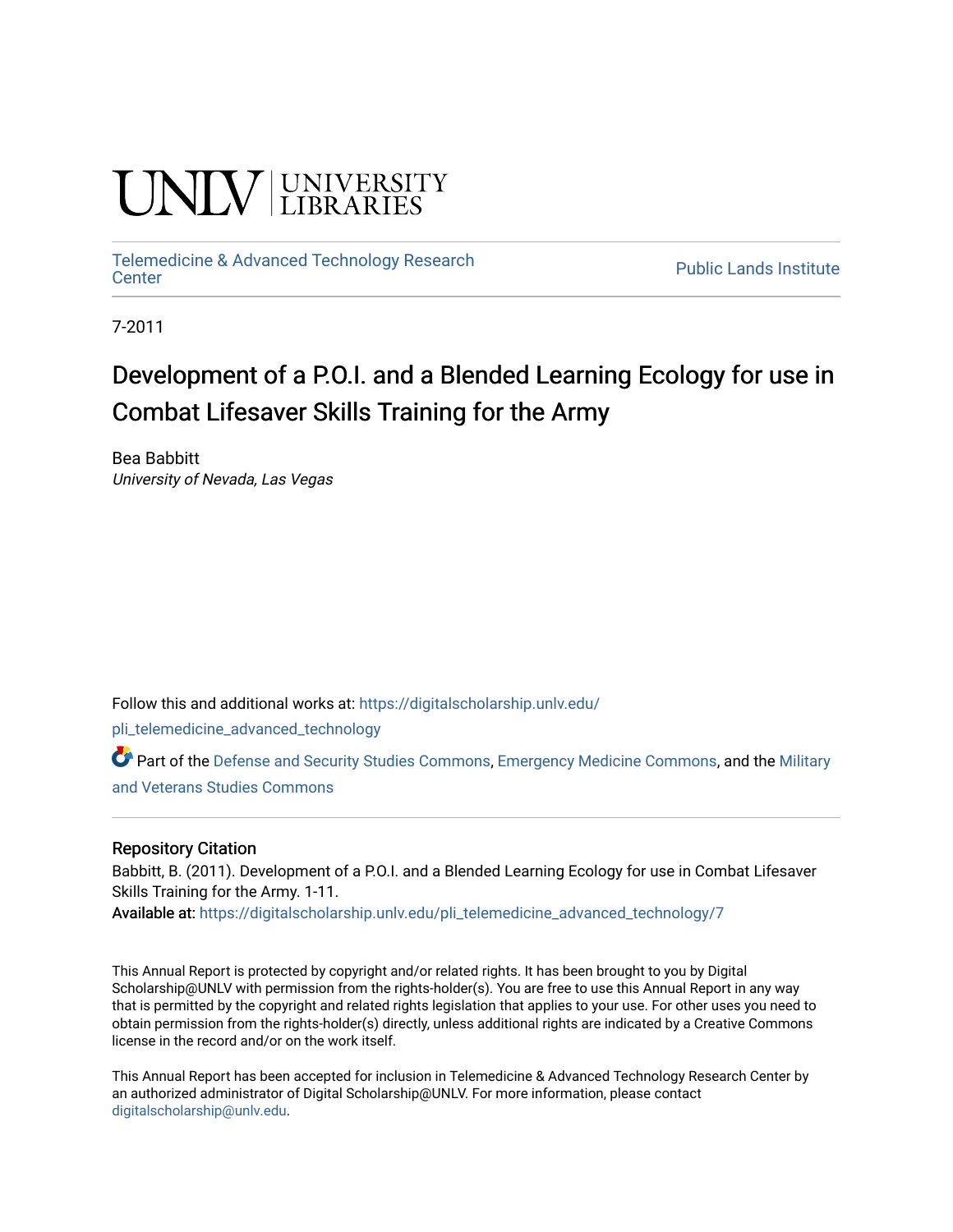Award Number: W81XWH-08-1-0451

TITLE: Development of a P.O.I. and a Blended Learning Ecology for use in Combat Lifesaver Skills Training for the Army

PRINCIPAL INVESTIGATOR: Beatrice C. Babbitt, Ph.D.

CONTRACTING ORGANIZATION: University of Nevada, Las Vegas Office of Sponsored Programs 4505 Maryland Parkway Las Vegas, NV 89154-1037

REPORT DATE: July 2011

TYPE OF REPORT: Annual

PREPARED FOR: U.S. Army Medical Research and Materiel Command Fort Detrick, Maryland 21702-5012

DISTRIBUTION STATEMENT: (Check one)

- X Approved for public release; distribution unlimited
- $\square$  Distribution limited to U.S. Government agencies only; report contains proprietary information

The views, opinions and/or findings contained in this report are those of the author(s) and should not be construed as an official Department of the Army position, policy or decision unless so designated by other documentation.

 $AD$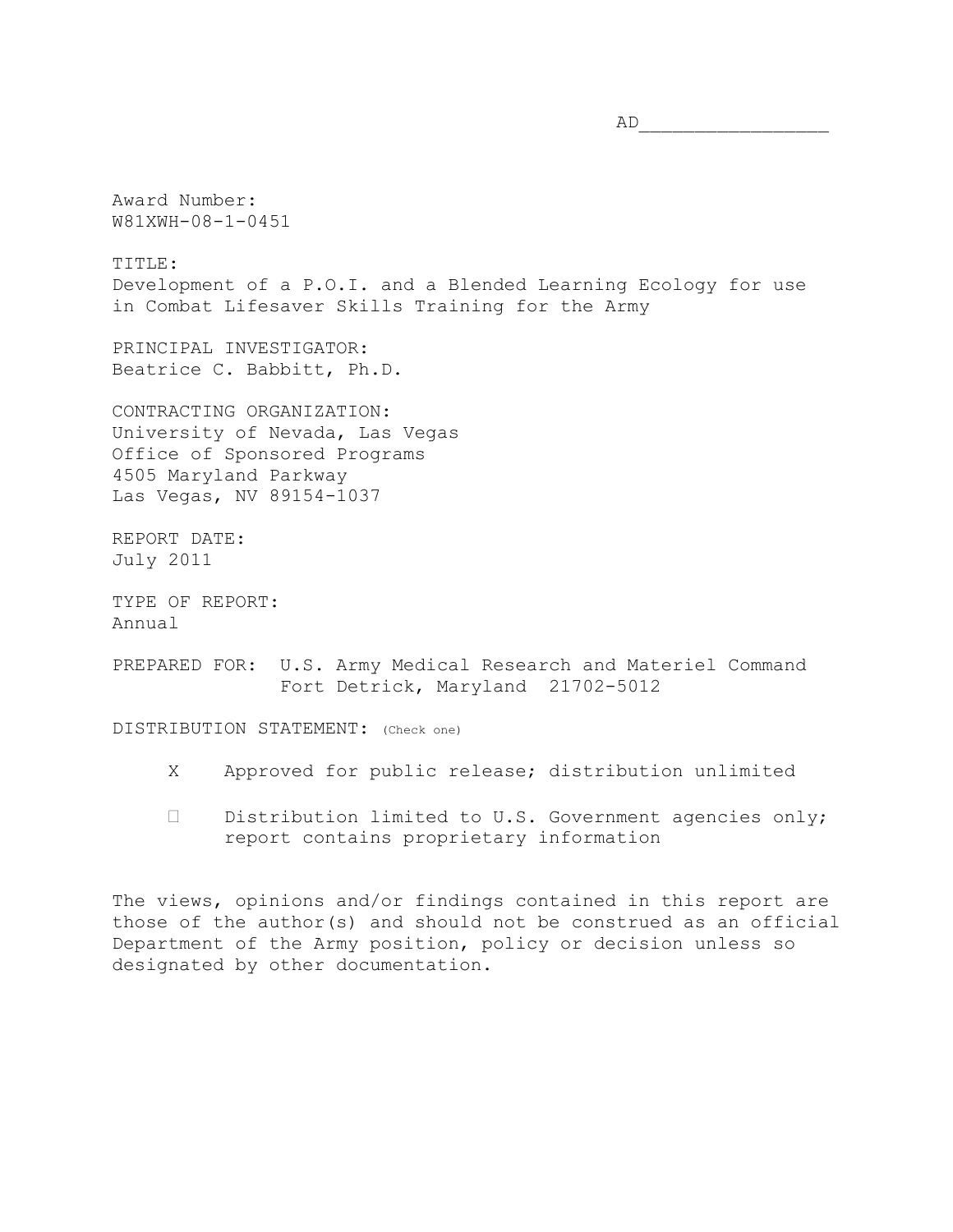| <b>REPORT DOCUMENTATION PAGE</b>                                                                                                                                                                                                                                                                                                                                                                                           |                                                    |                                                                                                  |                       |                         | Form Approved                                                                                                                                                                                                          |  |  |
|----------------------------------------------------------------------------------------------------------------------------------------------------------------------------------------------------------------------------------------------------------------------------------------------------------------------------------------------------------------------------------------------------------------------------|----------------------------------------------------|--------------------------------------------------------------------------------------------------|-----------------------|-------------------------|------------------------------------------------------------------------------------------------------------------------------------------------------------------------------------------------------------------------|--|--|
| Public reporting burden for this collection of information is estimated to average 1 hour per response, including the time for reviewing instructions, searching existing data sources, gathering and maintaining the                                                                                                                                                                                                      |                                                    |                                                                                                  |                       |                         | OMB No. 0704-0188                                                                                                                                                                                                      |  |  |
| data needed, and completing and reviewing this collection of information. Send comments regarding this burden estimate or any other aspect of this collection of information, including suggestions for reducing<br>this burden to Department of Defense, Washington Headquarters Services, Directorate for Information Operations and Reports (0704-0188), 1215 Jefferson Davis Highway, Suite 1204, Arlington, VA 22202- |                                                    |                                                                                                  |                       |                         |                                                                                                                                                                                                                        |  |  |
|                                                                                                                                                                                                                                                                                                                                                                                                                            |                                                    |                                                                                                  |                       |                         | 4302. Respondents should be aware that notwithstanding any other provision of law, no person shall be subject to any penalty for failing to comply with a collection of information if it does not display a currently |  |  |
| 1. REPORT DATE (DD-MM-YYYY)                                                                                                                                                                                                                                                                                                                                                                                                |                                                    | valid OMB control number. PLEASE DO NOT RETURN YOUR FORM TO THE ABOVE ADDRESS.<br>2. REPORT TYPE |                       |                         | 3. DATES COVERED (From - To)                                                                                                                                                                                           |  |  |
| $15 - 07 - 2011$                                                                                                                                                                                                                                                                                                                                                                                                           |                                                    | Annual                                                                                           |                       |                         | 2 July 2010 - 30 June 2011                                                                                                                                                                                             |  |  |
| <b>4. TITLE AND SUBTITLE</b>                                                                                                                                                                                                                                                                                                                                                                                               |                                                    |                                                                                                  |                       |                         | <b>5a. CONTRACT NUMBER</b><br>W81XWH-08-1-0451                                                                                                                                                                         |  |  |
|                                                                                                                                                                                                                                                                                                                                                                                                                            |                                                    |                                                                                                  |                       | <b>5b. GRANT NUMBER</b> |                                                                                                                                                                                                                        |  |  |
| Development of a POI and Blended Learning Ecology for use in<br>Combat Lifesaver Skills Training for the Army                                                                                                                                                                                                                                                                                                              |                                                    |                                                                                                  |                       |                         | 08309003                                                                                                                                                                                                               |  |  |
|                                                                                                                                                                                                                                                                                                                                                                                                                            |                                                    |                                                                                                  |                       |                         | <b>5c. PROGRAM ELEMENT NUMBER</b>                                                                                                                                                                                      |  |  |
| 6. AUTHOR(S)                                                                                                                                                                                                                                                                                                                                                                                                               |                                                    |                                                                                                  |                       |                         | <b>5d. PROJECT NUMBER</b>                                                                                                                                                                                              |  |  |
| Beatrice C. Babbitt, Ph.D.                                                                                                                                                                                                                                                                                                                                                                                                 |                                                    |                                                                                                  |                       |                         |                                                                                                                                                                                                                        |  |  |
|                                                                                                                                                                                                                                                                                                                                                                                                                            |                                                    |                                                                                                  |                       |                         | <b>5e. TASK NUMBER</b>                                                                                                                                                                                                 |  |  |
|                                                                                                                                                                                                                                                                                                                                                                                                                            |                                                    |                                                                                                  |                       |                         |                                                                                                                                                                                                                        |  |  |
|                                                                                                                                                                                                                                                                                                                                                                                                                            |                                                    |                                                                                                  |                       |                         | <b>5f. WORK UNIT NUMBER</b>                                                                                                                                                                                            |  |  |
|                                                                                                                                                                                                                                                                                                                                                                                                                            | 7. PERFORMING ORGANIZATION NAME(S) AND ADDRESS(ES) |                                                                                                  |                       |                         | <b>8. PERFORMING ORGANIZATION REPORT</b><br><b>NUMBER</b>                                                                                                                                                              |  |  |
|                                                                                                                                                                                                                                                                                                                                                                                                                            | University of Nevada, Las Vegas                    |                                                                                                  |                       |                         |                                                                                                                                                                                                                        |  |  |
| 4505 Maryland Parkway                                                                                                                                                                                                                                                                                                                                                                                                      |                                                    |                                                                                                  |                       |                         |                                                                                                                                                                                                                        |  |  |
|                                                                                                                                                                                                                                                                                                                                                                                                                            | Office of Sponsored Programs                       |                                                                                                  |                       |                         |                                                                                                                                                                                                                        |  |  |
| Las Vegas, NV 89154-1037                                                                                                                                                                                                                                                                                                                                                                                                   |                                                    |                                                                                                  |                       |                         |                                                                                                                                                                                                                        |  |  |
|                                                                                                                                                                                                                                                                                                                                                                                                                            |                                                    |                                                                                                  |                       |                         |                                                                                                                                                                                                                        |  |  |
|                                                                                                                                                                                                                                                                                                                                                                                                                            |                                                    | 9. SPONSORING / MONITORING AGENCY NAME(S) AND ADDRESS(ES)                                        |                       |                         | 10. SPONSOR/MONITOR'S ACRONYM(S)                                                                                                                                                                                       |  |  |
| U.S. Army Medical Research                                                                                                                                                                                                                                                                                                                                                                                                 |                                                    |                                                                                                  |                       |                         |                                                                                                                                                                                                                        |  |  |
| and Material Command                                                                                                                                                                                                                                                                                                                                                                                                       |                                                    |                                                                                                  |                       |                         |                                                                                                                                                                                                                        |  |  |
| Fort Detrick, Maryland                                                                                                                                                                                                                                                                                                                                                                                                     |                                                    |                                                                                                  |                       |                         | <b>11. SPONSOR/MONITOR'S REPORT</b>                                                                                                                                                                                    |  |  |
| 21702-5012                                                                                                                                                                                                                                                                                                                                                                                                                 |                                                    |                                                                                                  |                       |                         | <b>NUMBER(S)</b>                                                                                                                                                                                                       |  |  |
|                                                                                                                                                                                                                                                                                                                                                                                                                            |                                                    |                                                                                                  |                       |                         |                                                                                                                                                                                                                        |  |  |
| <b>12. DISTRIBUTION / AVAILABILITY STATEMENT</b>                                                                                                                                                                                                                                                                                                                                                                           |                                                    |                                                                                                  |                       |                         |                                                                                                                                                                                                                        |  |  |
| Approved for public release; distribution unlimited.                                                                                                                                                                                                                                                                                                                                                                       |                                                    |                                                                                                  |                       |                         |                                                                                                                                                                                                                        |  |  |
|                                                                                                                                                                                                                                                                                                                                                                                                                            |                                                    |                                                                                                  |                       |                         |                                                                                                                                                                                                                        |  |  |
|                                                                                                                                                                                                                                                                                                                                                                                                                            |                                                    |                                                                                                  |                       |                         |                                                                                                                                                                                                                        |  |  |
| <b>13. SUPPLEMENTARY NOTES</b>                                                                                                                                                                                                                                                                                                                                                                                             |                                                    |                                                                                                  |                       |                         |                                                                                                                                                                                                                        |  |  |
|                                                                                                                                                                                                                                                                                                                                                                                                                            |                                                    |                                                                                                  |                       |                         |                                                                                                                                                                                                                        |  |  |
|                                                                                                                                                                                                                                                                                                                                                                                                                            |                                                    |                                                                                                  |                       |                         |                                                                                                                                                                                                                        |  |  |
| <b>14. ABSTRACT</b>                                                                                                                                                                                                                                                                                                                                                                                                        |                                                    |                                                                                                  |                       |                         |                                                                                                                                                                                                                        |  |  |
|                                                                                                                                                                                                                                                                                                                                                                                                                            |                                                    |                                                                                                  |                       |                         | The primary purpose of the project, as originally conceived, was to design and implement a                                                                                                                             |  |  |
|                                                                                                                                                                                                                                                                                                                                                                                                                            |                                                    |                                                                                                  |                       |                         | series of applied research studies to validate the effectiveness of a blended learning                                                                                                                                 |  |  |
| ecology in the teaching of life saving medical skills to US Army combat military personnel.                                                                                                                                                                                                                                                                                                                                |                                                    |                                                                                                  |                       |                         |                                                                                                                                                                                                                        |  |  |
| The project has since undergone several changes to include changing the focus to the                                                                                                                                                                                                                                                                                                                                       |                                                    |                                                                                                  |                       |                         |                                                                                                                                                                                                                        |  |  |
| development of a Program of Instruction (POI) for Combat Lifesaver Skills (CLS).<br>Additionally, the CLS course content was integrated with Personal Response Systems (PRS) to                                                                                                                                                                                                                                            |                                                    |                                                                                                  |                       |                         |                                                                                                                                                                                                                        |  |  |
|                                                                                                                                                                                                                                                                                                                                                                                                                            |                                                    |                                                                                                  |                       |                         |                                                                                                                                                                                                                        |  |  |
| promote the learning outcomes outlined in the POI, and 2 eLearning Modules were created to                                                                                                                                                                                                                                                                                                                                 |                                                    |                                                                                                  |                       |                         |                                                                                                                                                                                                                        |  |  |
| further reinforce content. In the last year, the research component of the project was                                                                                                                                                                                                                                                                                                                                     |                                                    |                                                                                                  |                       |                         |                                                                                                                                                                                                                        |  |  |
| completed, with samples of trainees taken at Fort Indiantown Gap in Pennsylvania, and the<br>team is moving forward with presenting these research results and preparing for a                                                                                                                                                                                                                                             |                                                    |                                                                                                  |                       |                         |                                                                                                                                                                                                                        |  |  |
| publication.                                                                                                                                                                                                                                                                                                                                                                                                               |                                                    |                                                                                                  |                       |                         |                                                                                                                                                                                                                        |  |  |
|                                                                                                                                                                                                                                                                                                                                                                                                                            |                                                    |                                                                                                  |                       |                         |                                                                                                                                                                                                                        |  |  |
|                                                                                                                                                                                                                                                                                                                                                                                                                            | <b>15. SUBJECT TERMS</b>                           |                                                                                                  |                       |                         |                                                                                                                                                                                                                        |  |  |
| Blended learning ecology, combat lifesaver skills, eLearning, instructional design, program<br>of instruction                                                                                                                                                                                                                                                                                                              |                                                    |                                                                                                  |                       |                         |                                                                                                                                                                                                                        |  |  |
| <b>16. SECURITY CLASSIFICATION OF:</b>                                                                                                                                                                                                                                                                                                                                                                                     |                                                    |                                                                                                  | <b>17. LIMITATION</b> | <b>18. NUMBER</b>       | <b>19a. NAME OF RESPONSIBLE PERSON</b>                                                                                                                                                                                 |  |  |
|                                                                                                                                                                                                                                                                                                                                                                                                                            |                                                    |                                                                                                  | OF ABSTRACT           | <b>OF PAGES</b>         | <b>USAMRMC</b>                                                                                                                                                                                                         |  |  |
| a. REPORT                                                                                                                                                                                                                                                                                                                                                                                                                  | <b>b. ABSTRACT</b>                                 | c. THIS PAGE                                                                                     | UU                    | 11                      | 19b. TELEPHONE NUMBER (include area<br>code)                                                                                                                                                                           |  |  |
| U                                                                                                                                                                                                                                                                                                                                                                                                                          | U                                                  | U                                                                                                |                       |                         |                                                                                                                                                                                                                        |  |  |

**Standard Form 298 (Rev. 8-98) Prescribed by ANSI Std. Z39.18**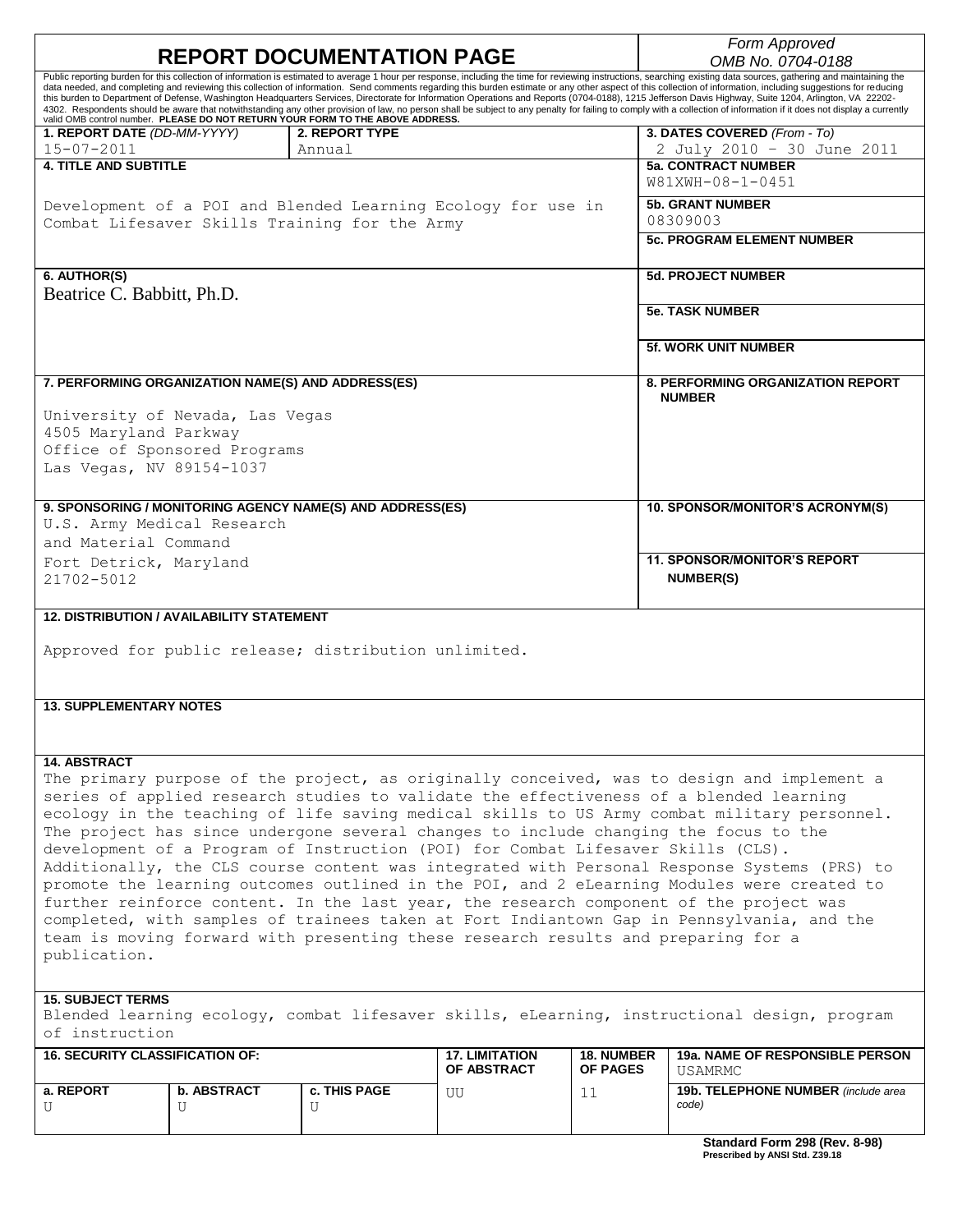# **Table of Contents**

| pg. 4   |
|---------|
| pg. $4$ |
| pg. 5   |
| pg. $6$ |
| pg.6    |
| pg. 7   |
| pg. 8   |
| pg. 11  |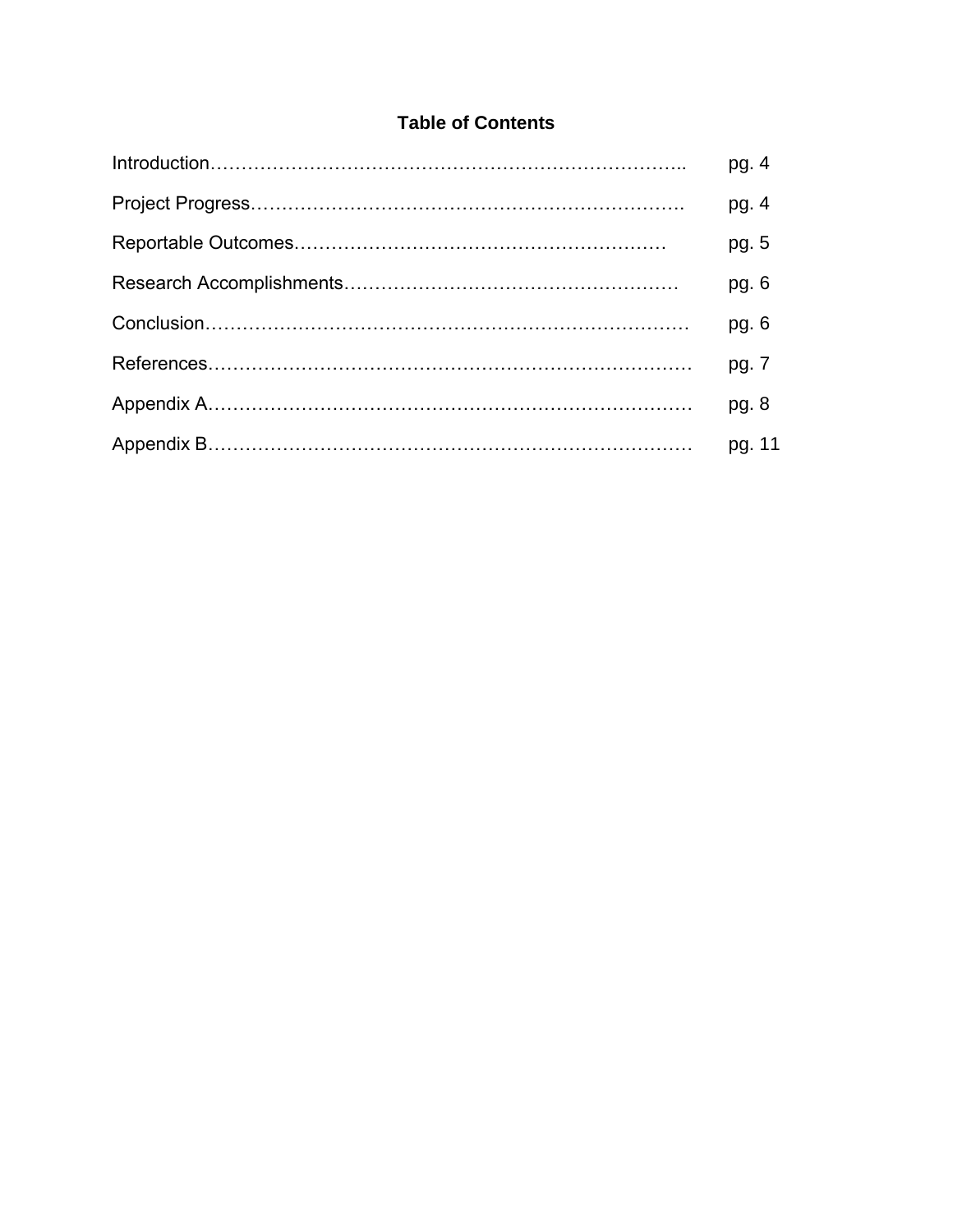#### **Introduction**

The Division of Educational Outreach at the University of Nevada, Las Vegas, (UNLVEO) in collaboration with instructional personnel from Fort Indiantown Gap, proposes to develop a set of comprehensive training materials using a blended learning ecology to train both active and reserve Army personnel in the use of Combat Lifesaver Skills. The enhanced training program includes the development of a standardized Program of Instruction (POI), revised lecture materials that use interactive learning software, and two eLearning modules. All materials will align with each other, and with the Army curriculum. In addition to development, UNLVEO proposes to field test, and evaluate the effectiveness of the revised lecture materials and interactive software and report findings.

# **Project Progress since 7th Quarter**

Following the submission of the Program of Instruction (POI), the team traveled to Fort Indiantown Gap (FIG) in July to do one final training and feedback session with instructors and to also gather one last set of data to add to the research sample. While the instructors were indecisive over preference of the newly restructured course, they agreed upon face-to-face training that trainees found the technology intuitive and a much more engaging way to teach the course. In August, the final logistical corrections on the POI were approved by NCOs at FIG, and it was then submitted.

In early August, the team met with the Distance Education department staff who are working on creating the eModules. This meeting was called to discuss the design of the interactive components of the eModules. Ideas were exchanged between the two groups especially on increasing the educational impact of the eModules. The meeting ended with the Distance Education Team ready to finalize the design structure of the interactive pieces.

After assessing the direction of the eModules, the project team decided to begin creation of a shorter version that would feature the same interactive portions but would be condensed textually. In essence, this "abridged" version of the eModules would be for trainees who have taken the Combat LifeSaver course multiple times and would like a review of the material without the lengthy wording which would be more effective for first time trainees. The interactive portions would then allow both first time trainees and those re-taking it to reinforce content learned in the course.

Unfortunately, after several months of declining health, Jerry Bussell, Executive Director of Operations, passed away on October 18th. Colonel Bussell (Ret.) was passionate about the importance of effective training for soldiers and worked diligently to strengthen the link between UNLV researchers and curriculum developers and the officers and instructors at the Army National Guard unit at Ft. Indiantown Gap. He hoped that the blended learning instructional model tested at Ft. Indiantown Gap would be widely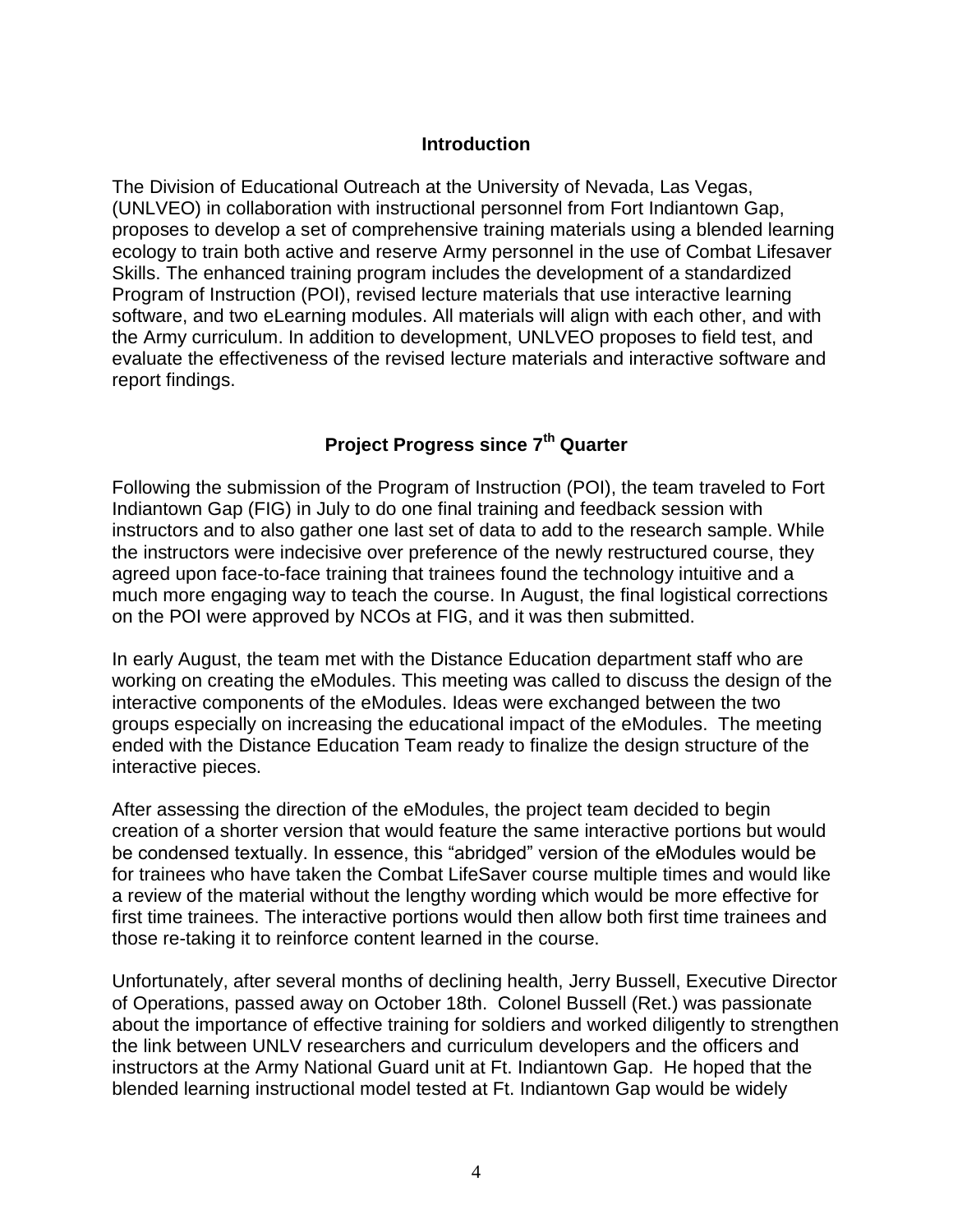disseminated upon project completion. Family, friends, and government and military colleagues paid tribute to Jerry at his memorial service at the Nevada Army National Guard Army Aviation Support Facility in Stead, Nevada on October 25, 2010. Additionally, On January  $27<sup>th</sup>$ , 2011, a memorial service was held at the Tam Alumni Center of the University of Nevada, Las Vegas to honor the life of Col. Bussell. The UNLV community came together to commemorate the contributions he made to academia.

The Team had applied for a one year No-Cost Extension for the grant in hopes of disseminating the research data and results within the realm of academia. With the No-Cost Extension approved in December, the team began searching for prospective venues for abstract submission and research presentation. After drafting and submitting abstracts, the Team decided on two conferences for presentations: the 4th Annual Emerging Technologies for Online Learning (ET4OL) International Symposium, sponsored by Sloan-C and MERLOT, and the ATACCC 2011 Conference.

While preparing for the presentations, the Team finished making final touches on the eModules with the Distance Education Team at UNLV. After debugging the final version and creating the visual design for the product, they were sent in for production, and the discs were received in June. Steve Huff, Ph.D. was contracted out in June for assistance in reintegrating the PowerPoint lectures with the Personal Response System (PRS) due to his prior work with eInstruction, the company which produced the clickers. Additionally, Patricia Harrison was contracted to assist with and troubleshoot any technological problems during the presentations over the summer. The Team is currently preparing to travel to San Jose, CA in mid-July for the ET4OL Conference.

The UNLV Team is in the midst of presenting research findings at conferences during the 12<sup>th</sup> and 13<sup>th</sup> quarters. After feedback is gathered, the Team will draft and submit abstracts for publication of research results.

Future objectives for this project include the following items:

- Disseminate eModules
- Conference Presentations
- Publish research results

## **Reportable Outcomes**

-Abstract for Sloan ET4OL Conference (July 11<sup>th</sup>-13<sup>th</sup>, San Jose, CA) [See Appendix A]

-Abstract for ATACCC 2011 Conference (August 15<sup>th</sup>-18<sup>th</sup>, Fort Lauderdale, FL) [See Appendix B]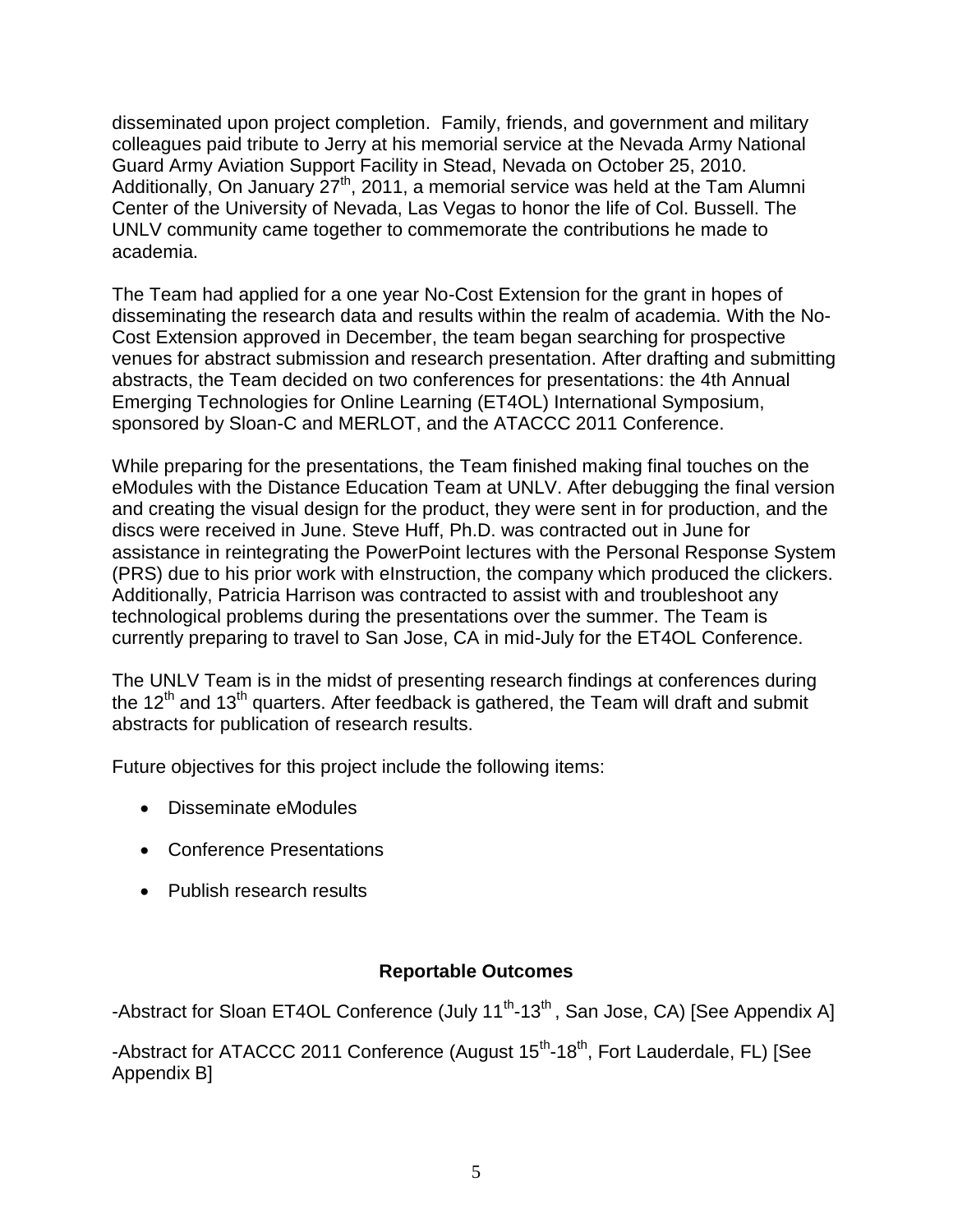#### **Key Research Accomplishments**

Average ratings from a viable sample of 112 soldiers to all survey questions regarding satisfaction and engagement were significantly positive. Questions related to engagement received the most positive ratings. Most trainees felt more engaged in the training with clickers, supporting that the clickers had the desired effect of making the class more interactive.

The majority of the trainees provided responses that fell into three major categories that included (1) benefits from various types of interactivity, (2) reinforcement, and (3) ability to participate with anonymity. Anonymity result was informative because it might seem that removing the anonymity to give trainees more individual responsibility for content knowledge could be beneficial, but it might actually hurt the trainees involvement.

Of the trainees who have taken the CLS course before, most indicated a strong preference for a training course with clickers. All rating to questions comparing the clicker vs. non-clicker version were significantly more favorable for the clicker training (compared to neutral). Trainees again gave the most favorable ratings to the engagement-related question for the training with clickers.

As for the instructor survey results, the only question that instructors rated with a significantly strong preference was that they thought the soldiers learned more in the clicker version of the course, with four of the five instructors having some preference for the training with clickers. The ratings suggest that while the instructors might find the old version of the course easier to teach, they do see benefit to the students with the new version, and enough to where they are open to teaching the new clicker version in the future. This suggests a strong need for adequate training prior to implementing a new system, so that instructors are not overwhelmed.

Exam performance displayed a ceiling effect, in which typical performance is clustered around the upper end of the scale. About half the 2008 cohort scored over 90% correct, and fewer than twelve percent of the cohort scored less than 80% correct. The exam was not a sensitive enough tool to detect an improvement due to enhanced training. Also, higher achieving students typically see the most improvements from clickers.

#### **Conclusion**

With the POI submitted and the eModules produced, the UNLV Team has worked on creating a version of the PowerPoint lecture material which will be compatible for current and future versions. Research data has indicated that trainees feel more engaged and both trainees and instructors share the sentiment that the training is much more efficient and beneficial with the new system in place.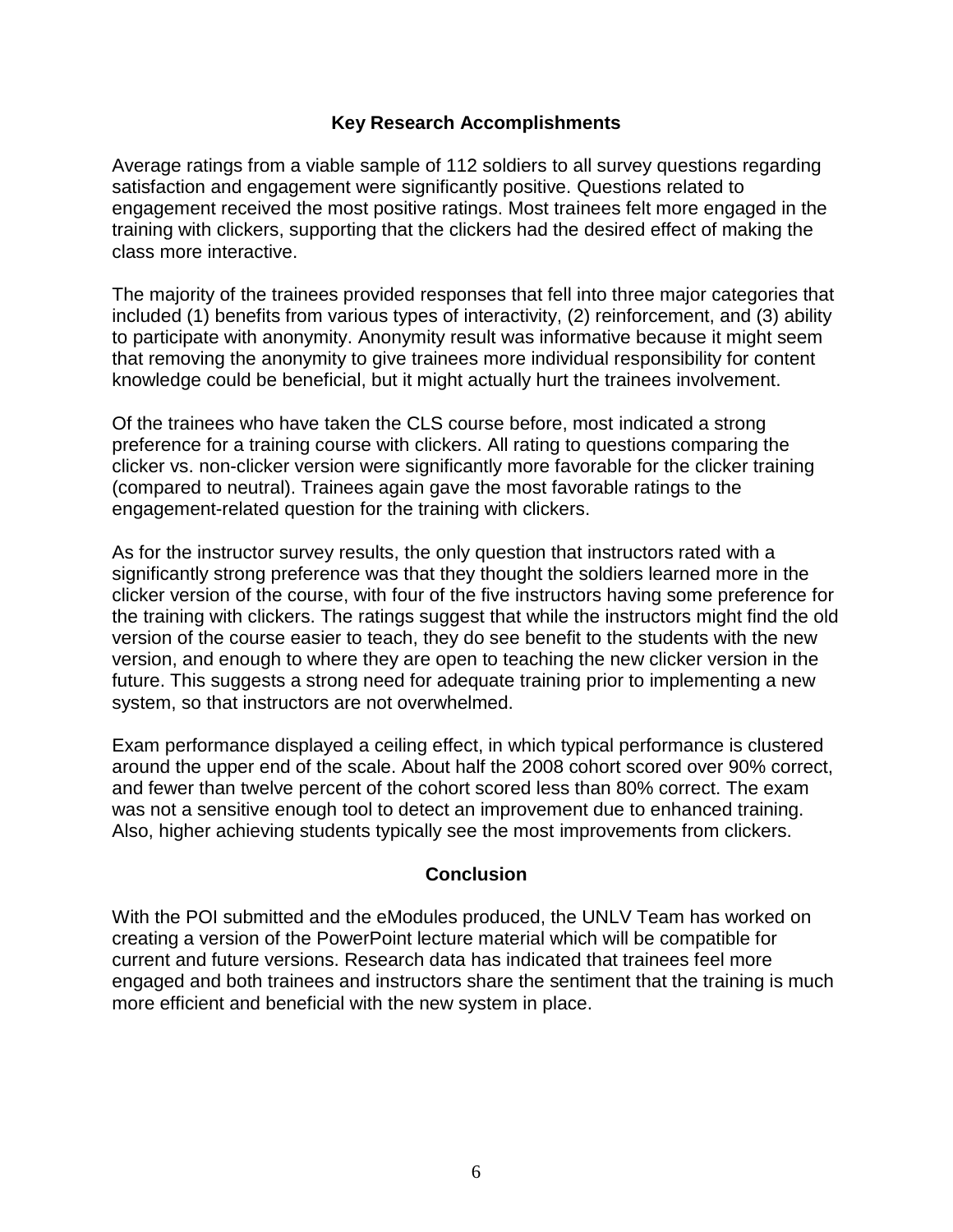### **References**

Hewitt-Taylor, J : Technology assisted learning. J Further & Higher Education 2003; 27: 457- 464 .

[http://web.ebscohost.com.ezproxy.library.unlv.edu/ehost/pdfviewer/pdfviewer?sid=eca13cf4-](http://web.ebscohost.com.ezproxy.library.unlv.edu/ehost/pdfviewer/pdfviewer?sid=eca13cf4-1dda-4918-a734-4a4ada6b6f39%40sessionmgr112&vid=1&hid=127) [1dda-4918-a734-4a4ada6b6f39%40sessionmgr112&vid=1&hid=127](http://web.ebscohost.com.ezproxy.library.unlv.edu/ehost/pdfviewer/pdfviewer?sid=eca13cf4-1dda-4918-a734-4a4ada6b6f39%40sessionmgr112&vid=1&hid=127)

Hui W, Hu PJ-H, Clark THK, Tam KY, Milton, J: Technology-assisted learning: a longitudinal field study of knowledge category, learning effectiveness and satisfaction in language learning. J Computer Assisted Learning 2008; 24: 245-259.

[http://web.ebscohost.com.ezproxy.library.unlv.edu/ehost/pdfviewer/pdfviewer?sid=93169211-](http://web.ebscohost.com.ezproxy.library.unlv.edu/ehost/pdfviewer/pdfviewer?sid=93169211-1ae5-485d-b020-8baedf6e2390%40sessionmgr111&vid=1&hid=127) [1ae5-485d-b020-8baedf6e2390%40sessionmgr111&vid=1&hid=127](http://web.ebscohost.com.ezproxy.library.unlv.edu/ehost/pdfviewer/pdfviewer?sid=93169211-1ae5-485d-b020-8baedf6e2390%40sessionmgr111&vid=1&hid=127)

Kolikant YB-H, Drane D, Calkins S: Clickers as catalysts for transformation of teachers. College Teaching 2010; 58 :127-135.

[http://web.ebscohost.com.ezproxy.library.unlv.edu/ehost/pdfviewer/pdfviewer?sid=4d199ab1-](http://web.ebscohost.com.ezproxy.library.unlv.edu/ehost/pdfviewer/pdfviewer?sid=4d199ab1-96c9-4a43-aca1-51060c51f2e8%40sessionmgr112&vid=1&hid=127) [96c9-4a43-aca1-51060c51f2e8%40sessionmgr112&vid=1&hid=127](http://web.ebscohost.com.ezproxy.library.unlv.edu/ehost/pdfviewer/pdfviewer?sid=4d199ab1-96c9-4a43-aca1-51060c51f2e8%40sessionmgr112&vid=1&hid=127)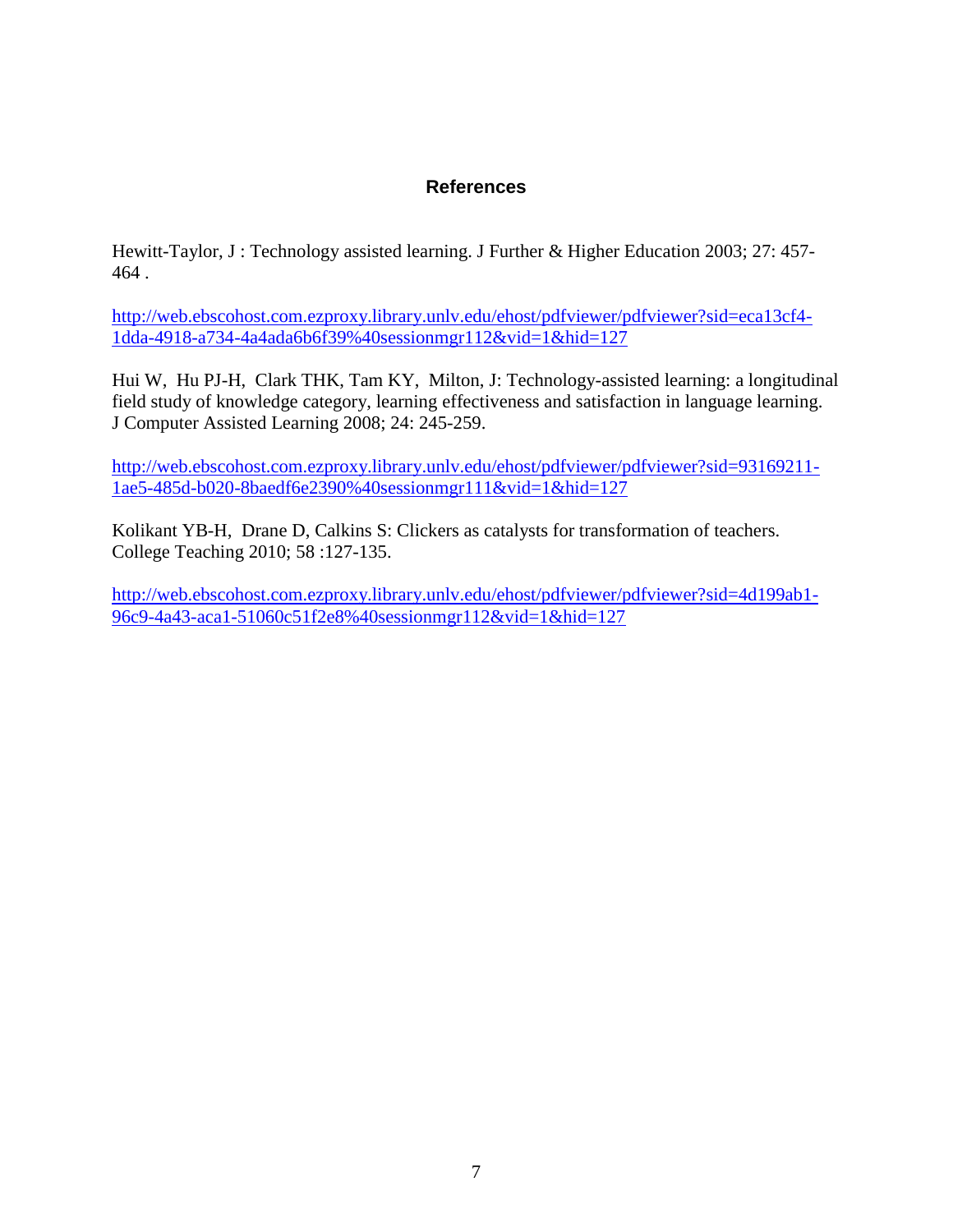#### **Appendix A**

#### **Enhancing an Army Training Course with Technology: Impact on Trainees and Instructors**

Presenter(s) Bea Babbitt (University of Nevada, Las Vegas, US) Angelina Hill (University of Nevada, Las Vegas, US) Gordon Louie (University of Nevada, Las Vegas, US)

Session Information July 12, 2011 - 10:30am Pedagogy

Major Emphasis of Presentation: Effective Practice; Research Study

Audience Level: All

Information Session Location: Atherton

Session Duration: 50 Minutes Concurrent Session: 1 Abstract:

A detailed look at the impact of an enhanced Army training course. Enhanced training included personal response clickers and enhanced presentation clarity. A research study at a National Guard Center will be presented that assessed the impact the course had on performance, and perceptions of trainees and instructors.

Extended Abstract

Attendees will learn about the impact of an enhanced Army training program. We will show them first-hand how we altered an existing Army training curriculum to incorporate a response system into the lecture, while enhancing the clarity of the presentation. Although response clickers are commonly used in educational settings, the collaboration between a University and an Army Training Center is unique, and this work demonstrates the practicality of expanding the use of technology in all types of classrooms.

Keeping with the spirit of this project, we'll have attendees become active participants of our lecture discussion by answering questions with response clickers. We'll ask willing participants to take on the role of instructor to demonstrate instructional techniques key to the success of the technology. We will talk about what was involved to develop engaging interactive questions for an existing curriculum to be used with the clickers. The collaborative process was central to motivating instructors to take the time to work effectively with an unfamiliar system. We'll also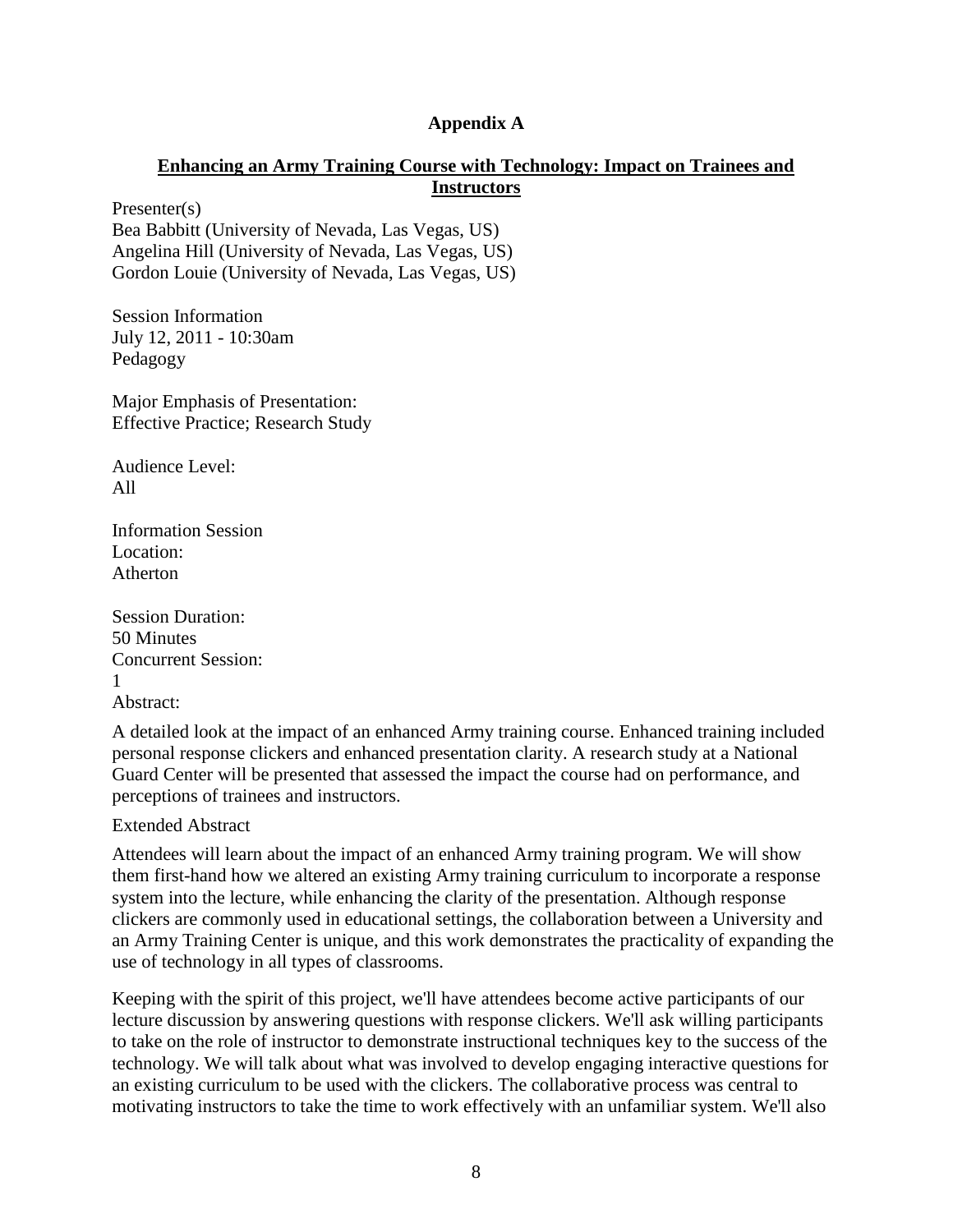discuss how we trained a set of novice instructors, most with limited computer skills, to use the response system. We'll walk attendees through our challenges along the way, and what we've learned to overcome them. Several related references for effective teaching with technology will be provided.

A complete description of a research study designed to investigate the effectiveness of the enhanced course will be described. We expected that trainees would have greater satisfaction and engagement in the enhanced training class. Instructors were also asked a set of questions to evaluate their perceptions of the enhanced lecture experience. It was expected that they would also be more engaged in the course, and they would perceive their trainees as benefiting from the enhanced experience. A total of 117 soldiers taking a Combat Lifesaver course at Fort Indiantown Gap, a National Guard Training Center, participated in the study. Sixty-two of the soldiers had never taken a Combat Lifesaver course before. The other 52 soldiers had taken at least one prior course.

Trainees were asked a set of questions related to the clickers. All ratings to questions about satisfaction and engagement in the course were significantly positive (compared to neutral). The average ratings of each of these questions showed agreement (between strongly and somewhat). Questions related to engagement received the most positive ratings. Trainees were asked a set of questions related to the clickers. All ratings to questions about satisfaction and engagement in the course were significantly positive, demonstrating that the clickers had the desired effect of making the course more interactive. Trainees also provided a qualitative account of their experience. The most frequent response given to how they benefited is that they were more motivated/engaged, and many noted that they benefited from the immediate feedback.

Soldiers who have taken a prior Combat Lifesaver course were asked a set of questions comparing the clicker and non-clicker versions of training. They indicated a strong preference for a training course with clickers. All rating to questions comparing the clicker vs. non-clicker version were significantly more favorable for the clicker training (compared to neutral). Not as many repeat trainees indicated definitively that they learned as much in the training with clickers, although no students indicated they learned more in the non-clicker training.

Each of the course sections evaluated were team taught by two instructors. Five instructors were involved in total. The instructors, who have all taught the course without using clickers, provided ratings to questions comparing the clicker vs. non-clicker versions of the course. This was a rather small sample of instructors, but the instructors did not give as favorable ratings of preferring the clicker training as the students gave. The only question that instructors rated with a significantly strong preference was that they thought the soldiers learned more in the clicker version of the course, with four of the five instructors having some preference for the training with clickers. This is especially interesting given that none of the instructors thought that the clicker version was easier to teach.

The main benefit the instructors noted was that clickers made the trainees more attentive/alert, and that the trainee feedback was an asset so that they could identify topics needing further discussion. Several instructors also commented that a main benefit to trainees was the discussion that was elicited following a question. When asked what changes they would make if they were to continue using this format, two instructors suggested moving the questions to the end of the lecture. This viewpoint highlighted to us the importance of making sure that instructors are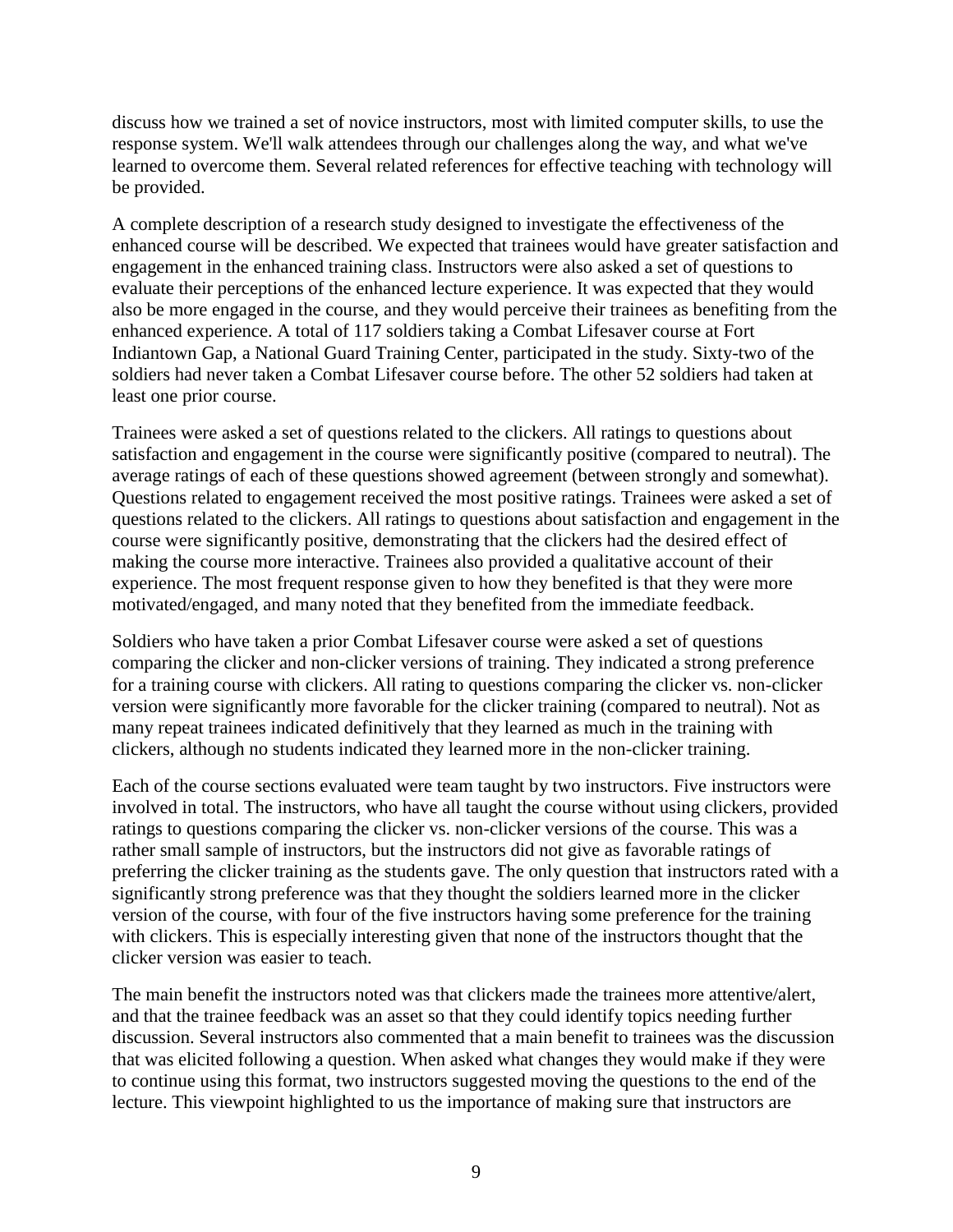keenly aware of the benefits of using clickers as an interactive learning tool throughout the lecture. Instructors were given training on the use of clickers to varying degrees, depending on whether they were able to attend a training the was provided, and the extent of training they received from informed instructional leaders. But getting instructors to a point where they understand the benefits of clickers, and can use them as an effective learning tool requires substantial effort and buy-in.

Exam performance of cohort from the year prior was compared to the performance of trainees who took the enhanced courses to see if the enhanced course resulted in higher test scores. There was no significant difference between the exam scores, but this could be due to a ceiling effect. Strategies for measuring performance with more sensitivity will be discussed. Overall, the results of this study show that trainees in the enhanced version of Combat Lifesaver training rated themselves as very engaged, and soldiers who have taken the training in the past would prefer this enhanced version over the old version. Trainees also perceived themselves as learning more.

We'll end the session by discussing the implications of the results. We'll have participants explore how course enhancements of this type could extend to other settings, how instructors can make the most effective use of these enhancements, and other related topics of interest.